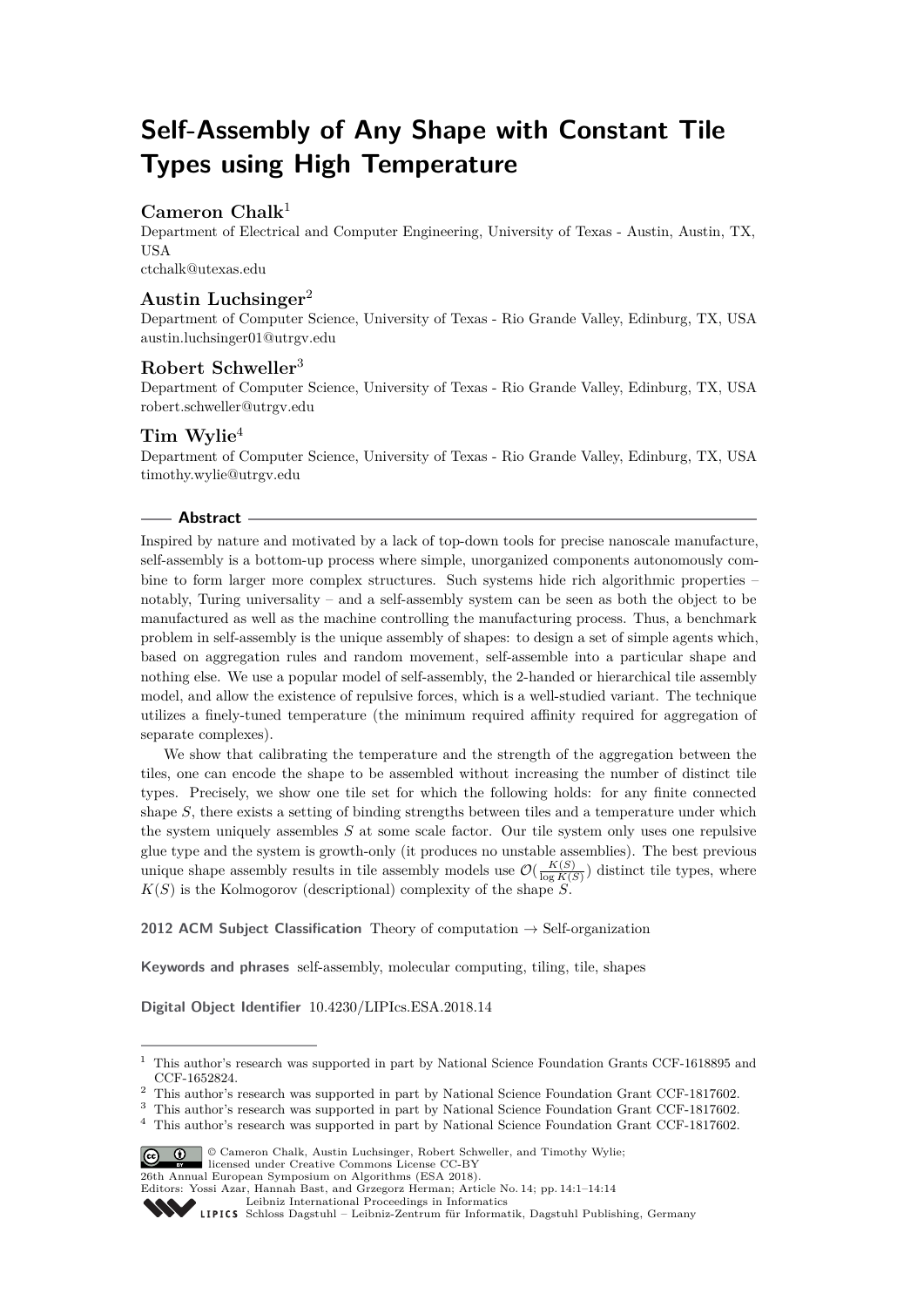#### **14:2 Self-Assembly of Any Shape with Constant Tile Types using High Temperature**

# **1 Introduction**

Due to the limited tool set for precise fabrication at the nanoscale, the bottom-up approach of self-assembly is an attractive area of research. Such bottom-up approaches, such as *DNA origami* [\[17\]](#page-13-1), allow for the assembly of nanoscale materials with detailed, precisely designed shapes and patterns. Abstract self-assembly models are used to predict the behavior of systems wherein simple, separate entities form larger complex structures based on a simple rule set for movement and/or attachment using only local interactions and no global leader. Such systems include swarm robotics and molecular self-assembly, particularly self-assembling nucleic acid structures such as *DNA tiles* [\[9\]](#page-12-0).

A common benchmark in such models, which aims at the manufacture of precise nanoscale structures, is the self-assembly of *shapes*. In our case, a shape is defined simply as a finite, connected subset of  $\mathbb{Z}^2$ . The model studied herein is the *two-handed tile assembly model* (also called the *hierarchical tile assembly model*) [\[1\]](#page-12-1). In this model, the separate entities are *tiles*, adorned with *glues*. The intuition is that tiles wander about randomly, and when tiles with matching glues meet, the tiles bind to form a larger assembly; further, such larger structures wander about and may bind to other larger assemblies or tiles.

The main measure of complexity is the number of unique types of tiles necessary and sufficient to uniquely assemble the shape, termed the *tile complexity*. The *temperature* of a system, denoted by  $\tau$ , is the minimum required binding strength between two entities to enforce a stable attachment; the sum of the strengths between the shared glues of two assemblies must meet or exceed the temperature. Some studies of the model include *negativestrength glues* [\[2,](#page-12-2) [8,](#page-12-3) [12–](#page-13-2)[15,](#page-13-3) [20\]](#page-13-4), which are repulsive forces which act against a particular bond between two assemblies. Studies of these repulsive forces are motivated by experimental implementation of self-assembly systems which exhibit this behavior [\[16\]](#page-13-5).

**Our contributions.** We give one tile set with a constant number of distinct tile types which satisfies the following: given any finite connected shape  $S \subset \mathbb{Z}^2$ , there exists an assignment of strengths between glues (a glue function) and a temperature  $\tau$  such that the system uniquely assembles *S*. The system encodes the shape in its temperature parameter  $\tau$  and its glue function. Then, by utilizing the inclusion of one negative-strength glue type, the system assembles a width-*τ* assembly. This width-*τ* assembly is utilized as a seed for a tile set designed by [\[23\]](#page-13-6) which "runs" the program encoded by the seed to assemble the shape. This work is the first to show that any shape can be built with a constant number of distinct tile types (where the glues are a function of  $\tau$ ) at any scale without a staged model<sup>[5](#page-1-0)</sup>, i.e., it is the first to achieve this in a fully "hands-off" model which requires no experimenter intervention during the assembly process.

**Previous results.** For self-assembling a shape *S*, we list the previously known results, which do not use negative glues and use  $\mathcal{O}(1)$  temperature unless otherwise specified. Let  $K(S)$  be the Kolmogorov complexity<sup>[6](#page-1-1)</sup> of *S*, and let  $T(S)$  be the (smallest) runtime of a Kolmogorovoptimal program outputting *S*. A tile complexity of  $\Theta\left(\frac{K(S)}{\log K(S)}\right)$  $\frac{K(S)}{\log K(S)}$  is known, using a scale factor of *T*(*S*) [\[23\]](#page-13-6). With negative-strength glues, a tile complexity of  $\Theta\left(\frac{K(S)}{\log K(S)}\right)$  $\frac{K(S)}{\log K(S)}$  is known,

<span id="page-1-0"></span><sup>5</sup> In the staged self-assembly model, the results of [\[3\]](#page-12-4) give a construction which can effectively use  $\mathcal{O}(1)$ tile types to assemble the shape by increasing the number of bins and stages used.

<span id="page-1-1"></span><sup>&</sup>lt;sup>6</sup> The Kolmogorov complexity of *S* is the number of bits in the smallest program which outputs *S* w.r.t. a universal Turing machine. For more information on Kolmogorov complexity, see [\[11\]](#page-13-7).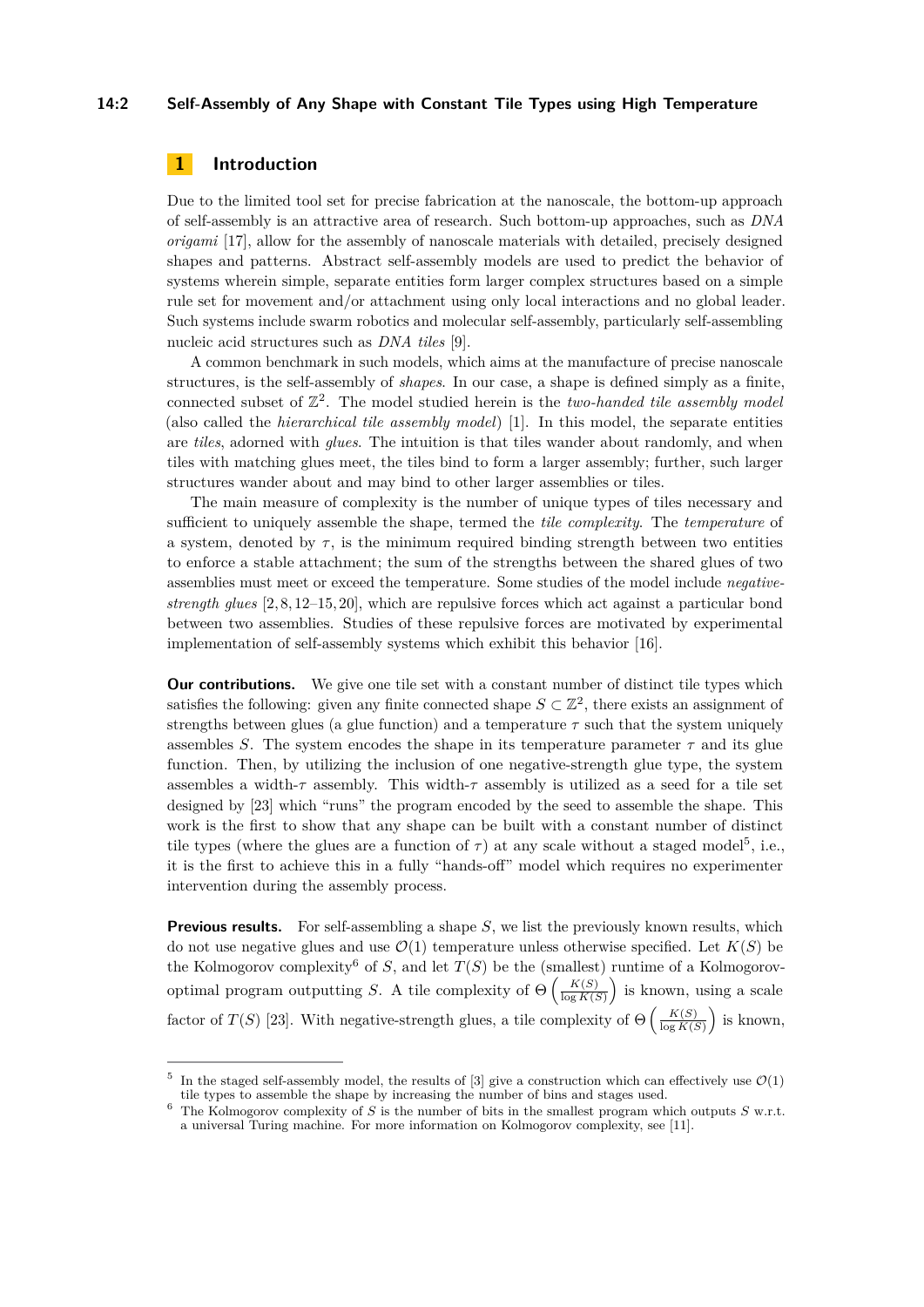#### **C. Chalk, A. Luchsinger, R. Schweller, and T. Wylie 14:3** 14:3

using a  $\mathcal{O}(1)$  scale factor [\[12\]](#page-13-2). In a *staged* version of the model, where several self-assembly systems are run in parallel across a series of *bins* and then mixed together in *stages*, a tile complexity of  $\Theta\left(\frac{K(S)}{\log K(S)}\right)$  $\frac{K(S)}{\log K(S)}$  at scale factor  $T(S)$  is known for  $\mathcal{O}(1)$  bins and  $\mathcal{O}(1)$  stages along with a method for (optimally) reducing the number of sufficient and necessary tile types by increasing the number of bins and stages [\[3\]](#page-12-4).

In another staged version of the model, where tiles are partitioned into DNA and RNA types, and RNA types may be "washed away" at a given stage, a tile complexity of  $\Theta\left(\frac{K(S)}{\log K(S)}\right)$  $\frac{K(S)}{\log K(S)}$  at scale factor  $\mathcal{O}(\log |S|)$  is known [\[7\]](#page-12-5). In a staged model where the self-assembly process is controlled by a chemical reaction network which activates and deactivates tiles' binding sites, a tile plus reaction network complexity of  $\Theta\left(\frac{K(S)}{\log K(S)}\right)$  $\frac{K(S)}{\log K(S)}$  at scale factor  $\mathcal{O}(1)$  is known [\[19\]](#page-13-8).

Related work in high-temperature<sup>[7](#page-2-0)</sup> self-assembly. The first studies of utilizing temperature to encode information involved the "online", mid-assembly-process changing of temperatures [\[10,](#page-12-6) [24\]](#page-13-9). Our result utilizes a high temperature bonding threshold for self-assembly attachment, which we leverage to encode precise information for guiding the self-assembly process through precisely set glue strengths. A number of recent related works have also studied the effects of higher temperature self-assembly systems within various models. Within the aTAM, larger temperatures have been shown to affect the possible behavior of systems [\[4\]](#page-12-7), and the tile complexity of self-assembled shapes [\[22\]](#page-13-10). Within the 2HAM, unique-assembly verification has been shown to be hard for high-temperature systems [\[21\]](#page-13-11), while the dynamics of certain higher-temperature systems have been shown to be impossible to simulate at lower temperatures [\[6\]](#page-12-8).

## **2 Definitions and Model**

In this section we first define the two-handed tile self-assembly model with both negative and positive strength glue types. We also formulate the problem of designing a tile assembly system that constructs a constant-scaled shape given the optimal description of that shape.

**Tiles and Assemblies.** A tile is an axis-aligned unit square centered at a point in  $\mathbb{Z}^2$ , where each edge is labeled by a *glue* selected from a glue set  $\Pi$ . A *strength function* str :  $\Pi \to \mathbb{Z}$ denotes the *strength* of each glue. Two tiles equal up to translation have the same *type*. A *positioned shape* is any subset of  $\mathbb{Z}^2$ . A *positioned assembly* is a set of tiles at unique coordinates in  $\mathbb{Z}^2$ , and the positioned shape of a positioned assembly *A* is the set of those coordinates. For a given positioned assembly  $\Upsilon$ , define the *bond graph*  $G_{\Upsilon}$  to be the weighted grid graph in which each element of  $\Upsilon$  is a vertex and the weight of an edge between tiles is the strength of the matching coincident glues or  $0.8$  $0.8$  A positioned assembly *C* is  $\tau$ -stable for positive integer  $\tau$  provided the bond graph  $G_C$  has min-cut at least  $\tau$ .

For a positioned assembly *A* and integer vector  $\vec{v} = (v_1, v_2)$ , let  $A_{\vec{v}}$  denote the positioned assembly obtained by translating each tile in  $\tilde{A}$  by vector  $\vec{v}$ . An *assembly* is a translation-free

<span id="page-2-0"></span><sup>7</sup> We say high-temperature self-assembly for consistency with previous literature. The term high temperature may be misleading; e.g., we are not attempting to model what happens in DNA-based self-assembly systems when the literal temperature of the system is raised to high values. Intuitively, higher temperature in this model implies more fine-grained glue strengths. Another natural way to think of high temperature is to fix the temperature to one, but allow rational glue strengths.

<span id="page-2-1"></span><sup>8</sup> Note that only matching glues of the same type contribute a non-zero weight, whereas non-equal glues always contribute zero weight to the bond graph. Relaxing this restriction has been considered [\[5\]](#page-12-9).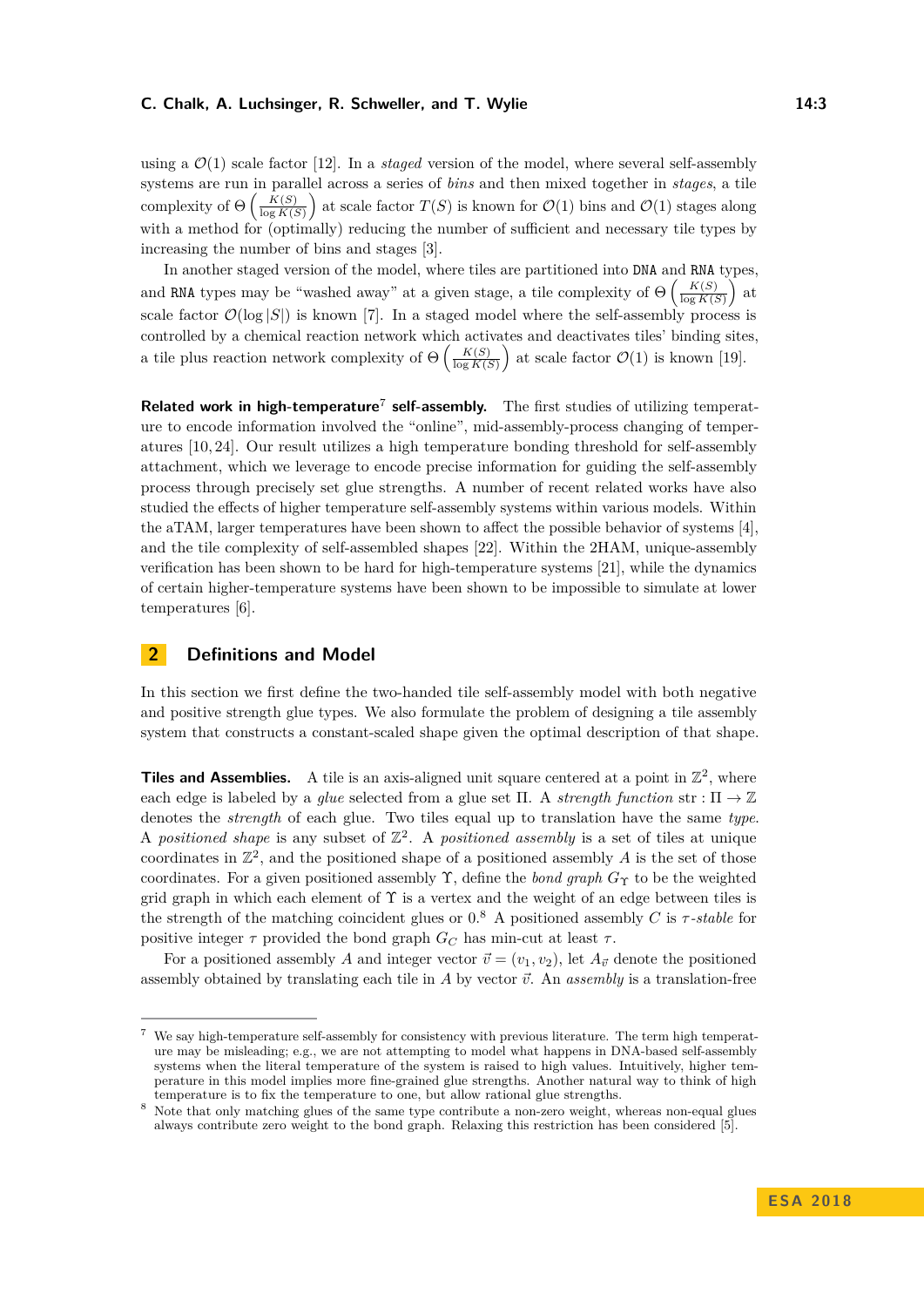#### **14:4 Self-Assembly of Any Shape with Constant Tile Types using High Temperature**

<span id="page-3-0"></span>

**Figure 1** The black lines between two tiles indicate unique unimportant *τ* -strength bonds. If  $\tau = 2$ ,  $str(A) = 1$  and  $str(B) = 1$ , then the two assemblies in (a) are  $\tau$ -combinable, since  $str(A) + str(B) \geq \tau$  and the positioned assemblies may be translated such that the *A* and *B* glues are aligned – such a combination is termed *cooperative binding*, since neither the *A* nor *B* glue are alone sufficient to satisfy *τ* -combination. In (b), we consider two cases concerning the negative strength glue *X*. If  $\tau = 2$ ,  $str(C) = 2$ , and  $str(X) = -1$ , then the assemblies in (b) are not  $\tau$ -combinable since  $str(C) + str(X) < \tau$ . If  $\tau = 1$ ,  $str(C) = 2$ ,  $str(D) = 2$ ,  $str(E) = 1$ and  $str(X) = -1$ , then the assemblies are  $\tau$ -combinable since  $str(C) + str(X) \geq \tau$ ; however, the resultant assembly is unstable, since a cut along the *X* and *E* glue has strength  $str(X) + str(E) < \tau$ ; this violates the valid growth-only system definition.

version of a positioned assembly, formally defined to be a set of all translations  $A_{\vec{v}}$  of a positioned assembly *A*. An assembly is *τ* -stable if and only if its positioned elements are *τ*-stable. A *shape* is the set of all integer translations for some subset of  $\mathbb{Z}^2$ , and the shape of an assembly *A* is defined to be the set of the positioned shapes of all positioned assemblies in *A*. The *size* of either an assembly or shape *X*, denoted as  $|X|$ , refers to the number of elements of any positioned element of *X*.

**Combinable Assemblies.** Two assemblies are *τ -combinable* provided they may attach along a border whose strength sums to at least  $\tau$ . Formally, two assemblies A and B are  $\tau$ *combinable* into an assembly *C* provided  $G_{C'}$  for any  $C' \in C$  has a cut  $(A', B')$  of strength at least  $\tau$  for some  $A' \in A$  and  $B' \in B$ . We call C a *combination* of A and B. Figure [1](#page-3-0) gives examples of combinable and not combinable assemblies.

#### **Two Handed Assembly Model: Growth-only Version**

A *two-handed tile assembly system (2HAM system)* is an ordered pair  $(T, \tau)$  where *T* is a set of single tile assemblies, called the *tile set*, and  $\tau \in \mathbb{N}$  is the *temperature*. In the *growth-only* model, assembly proceeds by repeated combination of assembly pairs to form new assemblies starting from the initial tile set. The *producible assemblies* are those constructed in this way.

**Definition 1** (2HAM Producibility (growth-only)). For a given 2HAM system  $\Gamma = (T, \tau)$ , the set of *producible assemblies* of  $\Gamma$ , denoted PROD<sub> $\Gamma$ </sub>, is defined recursively:

- $\blacksquare$  (Base) *T* ⊂ PROD<sub>Γ</sub>
- (Combinations) For any  $A, B \in \text{PROD}_{\Gamma}$  such that *A* and *B* are *τ*-combinable into *C*, then  $\equiv$  $C \in \texttt{PROD}_{\Gamma}$ .

The inclusion of negative glues, in general, allows for unstable assemblies to be producible. In previous literature, such assemblies "detach", forming two new producible assemblies. We impose the following constraint on growth-only systems which disallows production of unstable assemblies which would fall apart. Satisfying the growth-only constraint argues that the system has simpler kinetics than a non-growth-only system since the system does not rely on detachment events.

For a system  $\Gamma = (T, \tau)$ , we say  $A \to \Gamma B$  for assemblies *A* and *B* if *A* is  $\tau$ -combinable with some producible assembly to yield *B*, or if  $A = B$ . Intuitively this means that *A* may grow into assembly *B* through one or fewer combination. We define the relation  $\rightarrow^{\Gamma}$  to be the transitive closure of  $\rightarrow_1^{\Gamma}$ , ie.,  $A \rightarrow^{\Gamma} B$  means that *A* may grow into *B* through a sequence of combinations.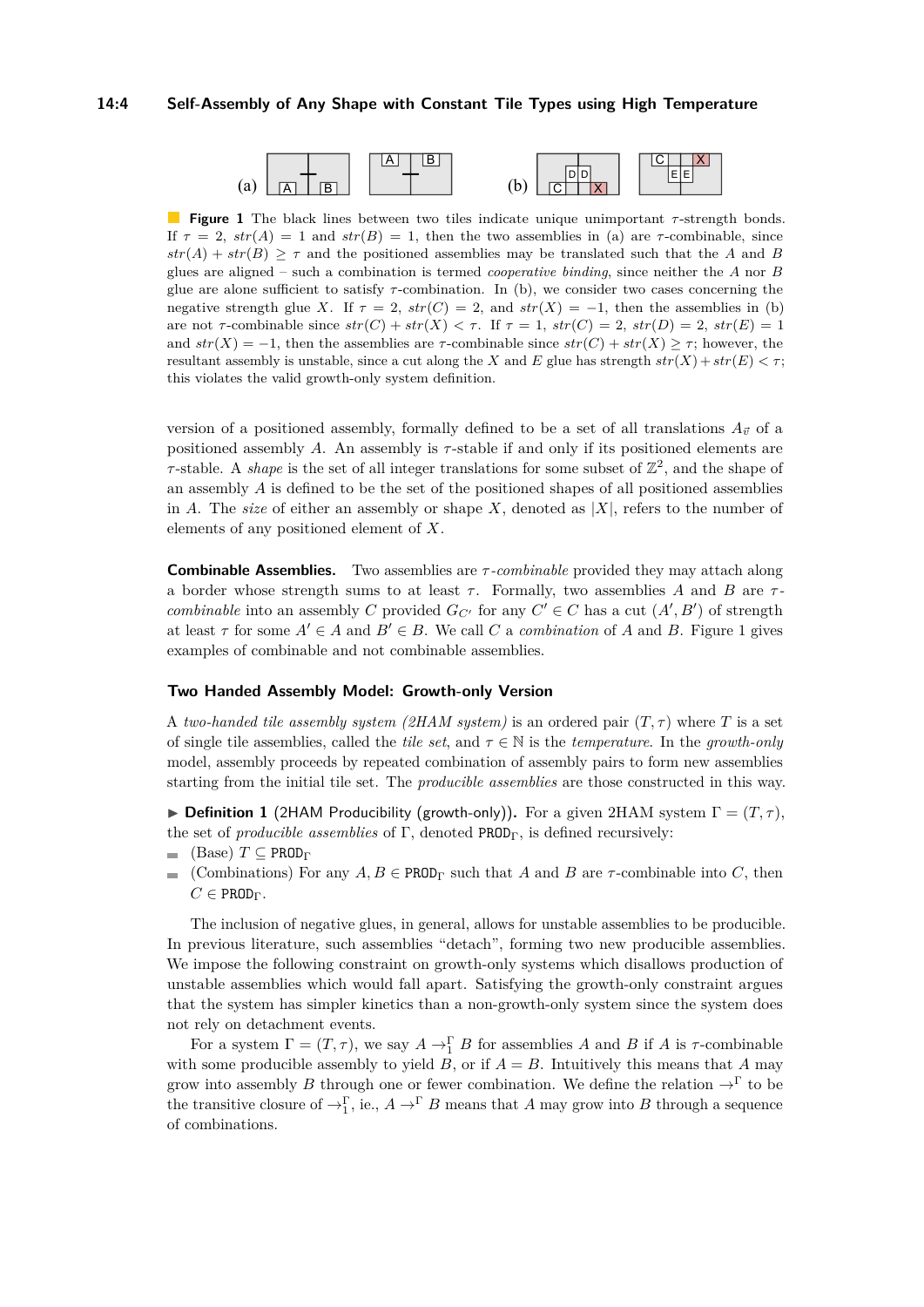#### <span id="page-4-2"></span>**C. Chalk, A. Luchsinger, R. Schweller, and T. Wylie 14:5** 14:5



**Figure 2** A simplified overview of the growing step.  $S_i$  is a width- $\Theta(i)$ , height- $\Theta(2^i)$  assembly with particular exposed edge glues.  $S_i$  nondeterministically assembles one of two assemblies; a *top* and *bottom*. The top and bottom share one glue of strength  $2\tau - 1$  shown in yellow, and *i* many  $-1$  strength glues shown in red. Thus, the top and bottom bind with strength  $2\tau - i - 1$ , which is *τ*-stable only if  $i < \tau$ . The resultant assembly adds two width and doubles the height of  $S_i$ , so its dimensions are  $\Theta(i+1) \times \Theta(2^{i+1})$ . Further, its exposed glues allow the process to repeat.

**Definition 2** (Valid Growth-Only System). A 2HAM system  $\Gamma = (T, \tau)$  is a *valid growth-only* system if for all  $A \in \text{PROD}_\Gamma$ , A is  $\tau$ -stable.

▶ **Definition 3** (Terminal Assemblies). A *terminal* assembly of a valid growth-only 2HAM system is a producible assembly that cannot combine with any other producible assembly. Formally, an assembly  $A \in \text{PROD}_\Gamma$  of a 2HAM system  $\Gamma = (T, \tau)$  is *terminal* provided A is not  $τ$ -combinable with any producible assembly of Γ.

We formalize what it means for a 2HAM system to uniquely build a given assembly or a given shape.

▶ **Definition 4** (Unique Assembly). A 2HAM system *uniquely* produces an assembly A if all producible assemblies have a growth path towards the terminal assembly *A*. Formally, a 2HAM system  $\Gamma = (T, \tau)$  *uniquely* produces an assembly *A* provided that *A* is terminal, and for all  $B \in \text{PROD}_\Gamma$ ,  $B \to^{\Gamma} A$ .

▶ **Definition 5** (Unique Shape Assembly<sup>[9](#page-4-0)</sup>). A 2HAM system uniquely produces a shape *S* if all producible assemblies have a growth path to a terminal assembly of shape *S*. Formally, a 2HAM system  $\Gamma = (T, \tau)$  *uniquely assembles* a finite shape *S* if for every  $A \in \text{PROD}_\Gamma$ , there exists a terminal  $A' \in \text{PROD}_{\Gamma}$  of shape *S* such that  $A \to^{\Gamma} A'$ .

## **3 Assembly of General Shapes with Constant Tiles**

Here we give the main construction of the paper. First presented is our key contribution – assembly of a precise-width rectangle – detailed in Subsection [3.1,](#page-4-1) followed by its composition with established techniques from [\[23\]](#page-13-6) for the main result in Subsection [3.2.](#page-10-0)

## <span id="page-4-1"></span>**3.1 Key idea: precise-width rectangle using**  $\mathcal{O}(1)$  **tile types**

Here, we present a construction for building a precise-width rectangle from a constant-bounded set of tile types. Note that the convention in this paper is width  $\times$  height. Formally,

<span id="page-4-0"></span><sup>9</sup> Some previous literature calls this *strict self-assembly*, typically to contrast another definition, *weak self-assembly*; we choose the name unique shape assembly to contrast unique assembly.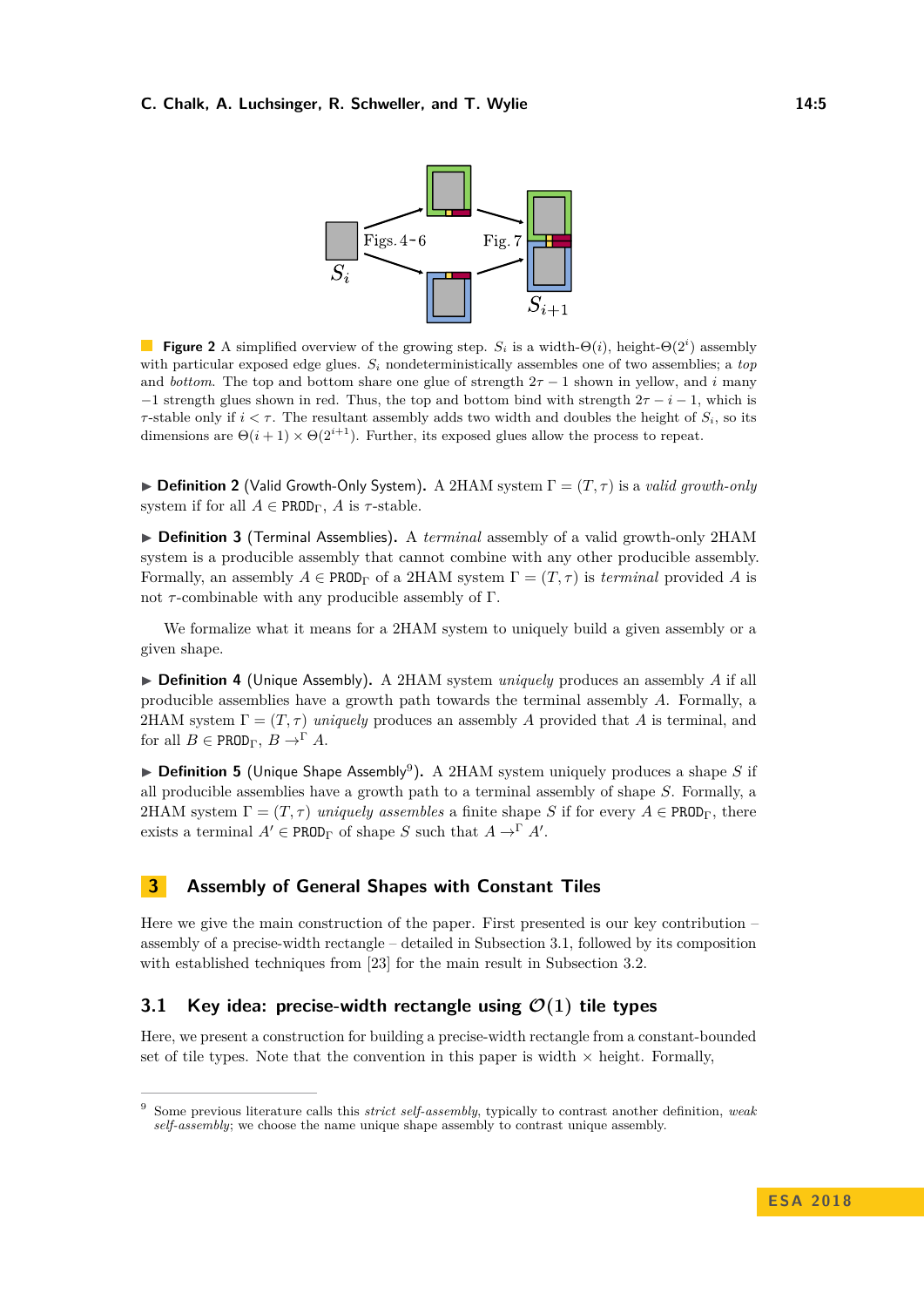#### **14:6 Self-Assembly of Any Shape with Constant Tile Types using High Temperature**

<span id="page-5-0"></span>

**Figure 3** The base assembly, shown in two separate subassemblies; (a) shows the top subassembly, and (b) the bottom. The two subassemblies combine using cooperative binding at the strength- $\lceil \frac{\tau}{2} \rceil$ glues labeled *X*. The dotted line indicates distinct tile types which attach along the path with full *τ* strength glues. The snaking pattern ensures that each subassembly is complete before both *X* glues are available. Once these two subassemblies bind, the resultant assembly satisfies *S*0.

<span id="page-5-1"></span>**Example 1. Lemma 6.** *Given a temperature*  $\tau > 2$ *, there exists a negative glue, growth-only* 2*HAM tile system*  $\Gamma = \{T, \tau\}$  *such that*  $|T| = O(1)$  *and*  $\Gamma$  *uniquely produces an assembly which is a*  $(18 + 4\tau) \times (2^{\tau+5} - 6)$  *rectangle.* 

**Proof.** We give a proof by construction. Unless explicitly stated otherwise, all glues have strength  $\lceil \frac{\tau}{2} \rceil$ , so at least two matching glues are required for a  $\tau$ -stable attachment. This is called *cooperative binding*. The construction is split into two steps: *growing* and *finishing*. Figure [2](#page-4-2) shows a simplified overview of the growing step. The growing step of the construction concerns producing an assembly with width  $7+2\tau$ , through a process consisting of  $\tau$  iterations of growth, each adding a constant-bounded width to the assembly. The  $i+1$ <sup>th</sup> iteration of growth is initiated by a combination of two assemblies with total binding strength  $2\tau - i - 1$ ; thus, after the  $\tau^{\text{th}}$  iteration of growth, the binding strength which would initiate the next iteration of growth has total binding strength  $2\tau - \tau - 1 < \tau$ , and growth halts.

The finishing step involves the system's "detecting" that the growth process has completed. This is achieved using the following technique: by adding a total strength of 1 shared between two assemblies at each iteration of growth, once the assemblies have completed *τ* repetitions of growth, they bind with strength  $\tau$ . This step also gives the system its property of unique assembly of an assembly whose shape is a rectangle (and not just unique shape assembly). That is, there is exactly one terminal assembly of the system – as opposed to several terminal assemblies with the correct rectangular shape. Maintaining this property in this lemma is required to achieve the same property in Theorem [7.](#page-10-1)

## **3.1.1 Growing**

The construction is described and proven correct via induction. The induction is on iterations of rectangular assemblies with well-defined exposed glues, termed *S<sup>i</sup>* . Formally, *S<sup>i</sup>* refers to a  $(7+2i) \times (2^{i+4}-6)$  rectangular assembly with the following exposed glue labels, written as strings built by concatenating the glue labels in left-to-right/top-to-bottom order):

- North glues:  $qp^i qn^{i+5}$  $\overline{\phantom{0}}$
- East glues:  $E^{2^{i+3}-5}R^2E^{2^{i+3}-3}$  $\equiv$
- South glues:  $QP^iGN^{i+5}$  $\overline{\phantom{0}}$
- $West$  glues:  $LW^{2^{i+3}-7}LW^{4}LW^{2^{i+3}-7}L$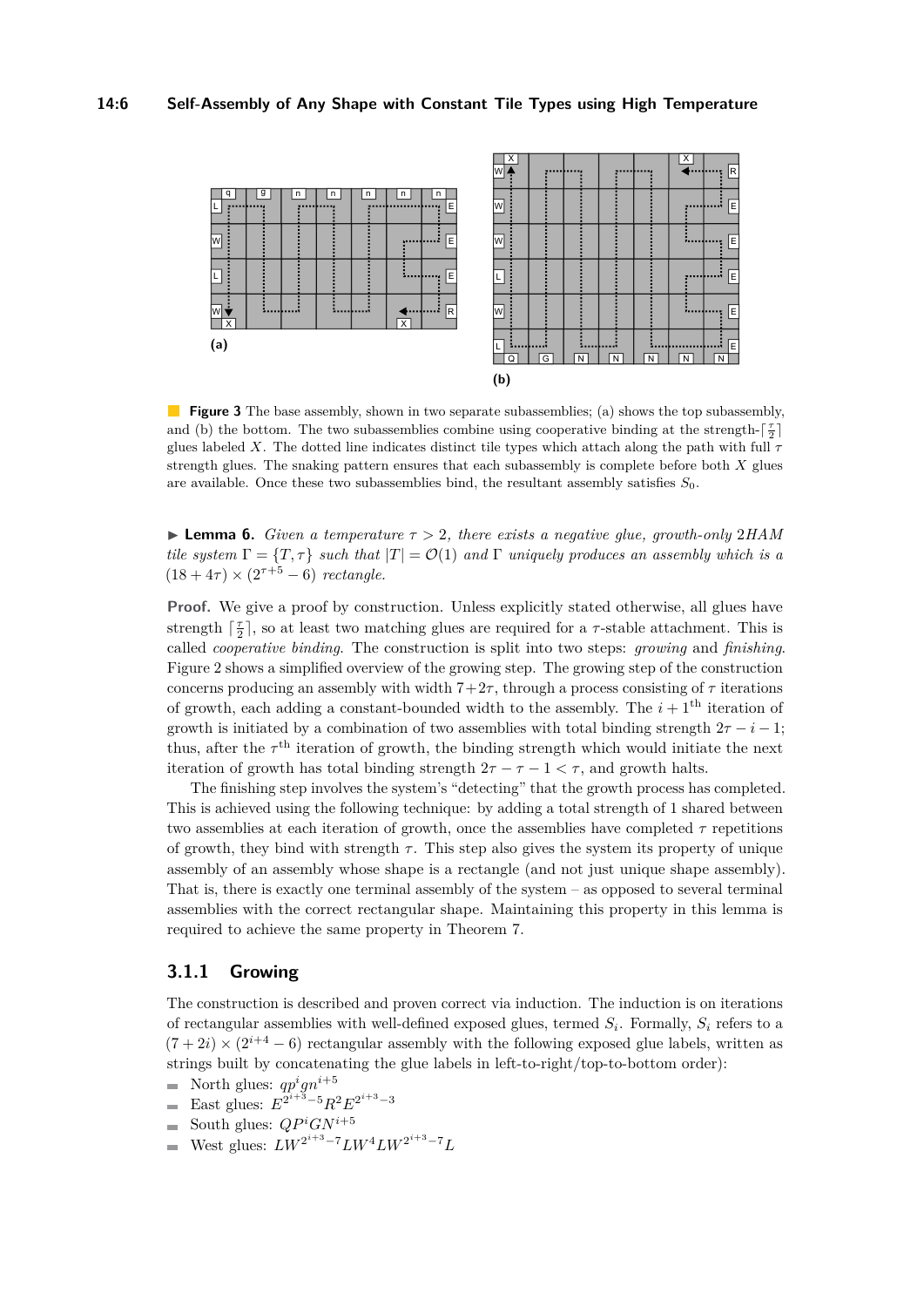#### <span id="page-6-0"></span>**C. Chalk, A. Luchsinger, R. Schweller, and T. Wylie 14:7** 14:7



**Figure 4** An assembly satisfying *Si*. The dots indicate an omitted set of repeated tiles; e.g., the dots between the tiles exposing *p* indicate the omission of the *i* glues with label *p*. On the right are the keystones, which attach cooperatively using *R* glues. Only one keystone may attach, introducing nondeterminism; this is how the producibility of two assemblies, a top and bottom assembly, are implied by the production of one assembly satisfying *Si*.

The goal is to show that if an assembly satisfying  $S_i$  is producible, then an assembly satisfying  $S_{i+1}$  is producible iff  $i < \tau$ . Further, only  $\mathcal{O}(1)$  tile types are used in the inductive step. Then it suffices to show that  $S_0$  is producible in  $\mathcal{O}(1)$  tile types, implying  $S_\tau$  is producible, which has width  $\times$  height as in the lemma statement.

**Base case.** An assembly satisfying  $S_0$  is shown to be trivially assembled by a set of  $\mathcal{O}(1)$ tile types in Figure [3.](#page-5-0)

**Inductive step.** The next three paragraphs describe the inductive step. The goal is to show that if  $S_i$  is producible, then a top and bottom assembly are producible which can bind to produce  $S_{i+1}$  iff  $i < \tau$ . Consider an assembly with exposed glues satisfying  $S_i$ . The two *R* glues exposed allow attachment of a *keystone* assembly via cooperative binding as seen in Figure [4.](#page-6-0) There are two keystone types: *up* and *down*. Only one may attach. The *L* glues in the middle of the west-side exposed glues, spaced by four *W* glues, also allow the attachment of a supertile using cooperative binding. Once the keystone or west-side supertile has attached, a single tile type suffices to attach tiles along any long set of repeating glues on the assembly (e.g., the *E* glues on the east side), until the glue is no longer available, as seen in Figure [5.](#page-7-0) This type of single tile type attaching along arbitrary walls is termed *propagation* of a tile.

The tiles which propagate to the corners of the west side of the assembly allow the attachment of three tiles around the corner which allow propagation of tiles along the north and south faces of the assembly. Once these tiles propagate, depending on which keystone was attached to the assembly, the attachment of a *tooth* occurs on the corresponding face (e.g., on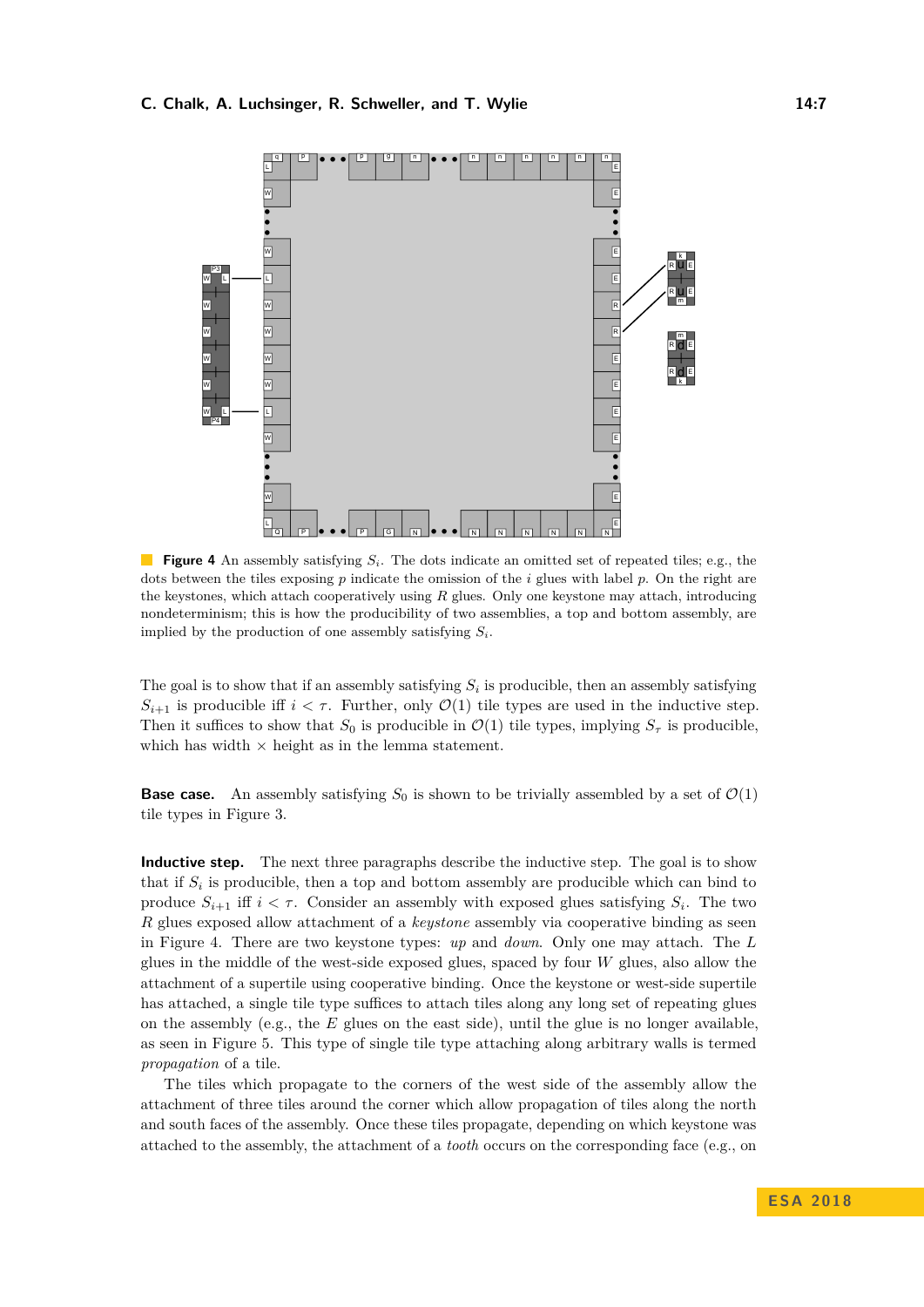<span id="page-7-0"></span>

 $\mathcal{L}^{\mathcal{A}}$ **Figure 5** Once the keystone and supertile on the left have attached, a sequence of single tile attachments may occur using cooperative binding at newly available glues. The tiles are designed such that they may attach along arbitrarily long faces, as long as the appropriate glue is exposed (e.g., a *W* glue in the top-left tile's case).

the north face if the up keystone was attached) as shown in Figure [6.](#page-8-0) The tooth is a supertile with a specific geometry which will be motivated later on. The tooth initiates a propagation of tiles along the corresponding face. The result is the production of two assemblies, one having attached the up keystone and attached all previously discussed propagating tiles and supertiles, and one having attached the down keystone and similar tiles. We refer to the former as a *top* assembly, and the latter as a *bottom* assembly.

When a top assembly and bottom assembly attach, the result is an assembly satisfying  $S_{i+1}$ . A top assembly and bottom assembly are designed to attach iff  $i < \tau$ . When  $i \geq \tau$ , the binding strength between a top and bottom assembly is  $\tau - 1$ , and thus is insufficient. This design can be seen in Figure [7.](#page-9-0) Note that the −1 glues are propagated via the *N*-labeled glues from the base assembly. Since  $S_i$  has  $i + 5$  many N glues exposed, 5 of which are covered by the tooth, the bottom/top assembly which assembles from  $S_i$  exposes *i* many  $-1$ glues. Then the bonding strength between top and bottom assemblies is  $2\tau - 1 - i$ , which is less than  $\tau$  iff  $i \geq \tau$ . The complementary geometry of the teeth ensure that a top and bottom assembly which are assembled from  $S_i$  and  $S_j$  respectively, with  $i \neq j$ , cannot align their *a* glues and will not attach.

**Dimensions of**  $S_i$ **.** The base assembly satisfying  $S_0$  is  $7 \times 10$ . When a top and bottom assembly attach, both have added 2 width in tiles; one tile width propagated on the west side, and one on the east. Then the width of  $S_i$  is  $7 + 2i$ . A top and bottom assembly which have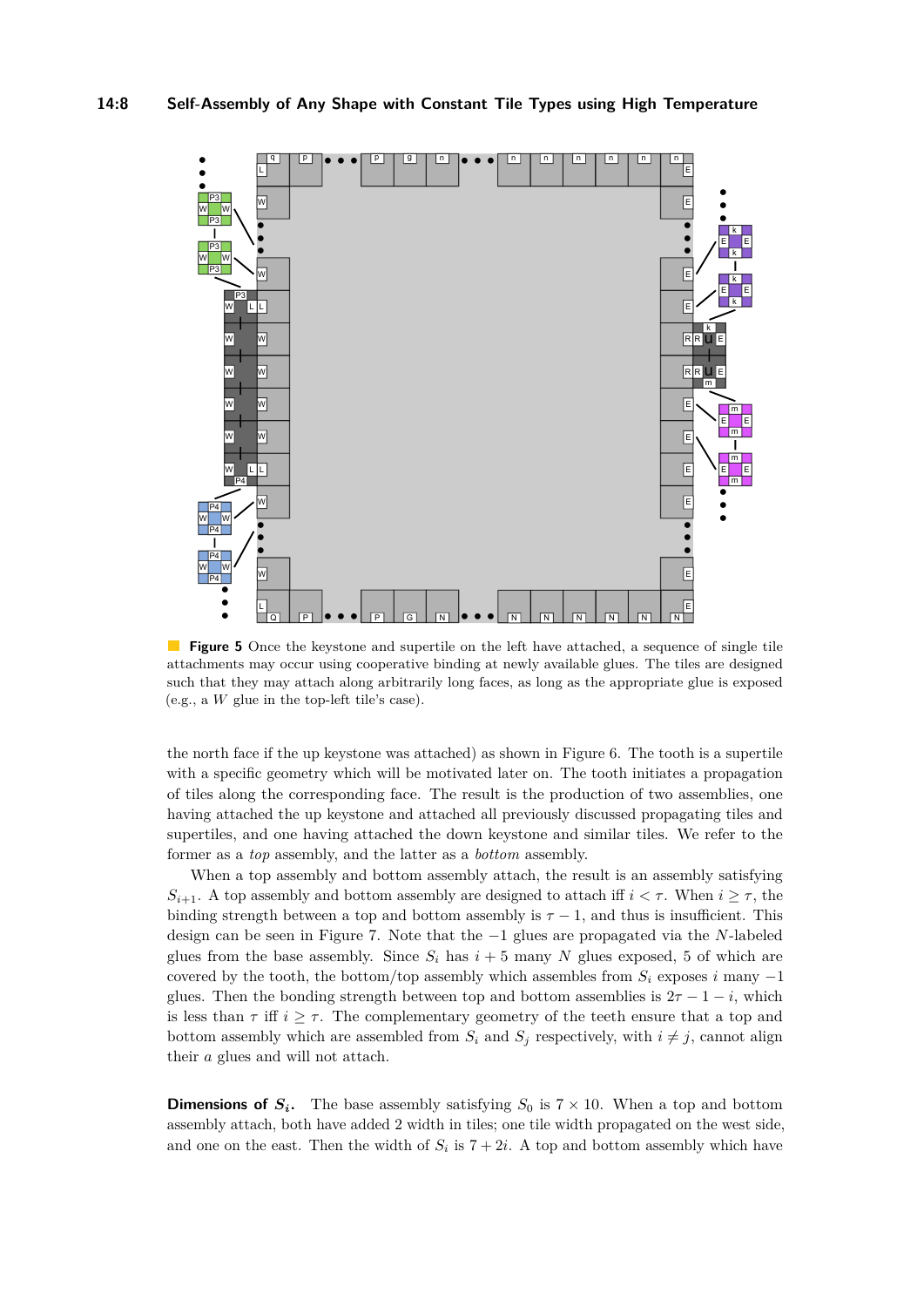<span id="page-8-0"></span>

**Figure 6** At the top-right and bottom-right corners, tiles attach which indicate that the left-hand side tile propagation has reached the right-hand side of the assembly. In the case of an assembly which has attached an up keystone, the tooth attaches on the top side of the assembly, and initiates a propagation of tiles along the top face. A tooth with complementary geometry will attach on the bottom side of the assembly if a down keystone attaches instead, as can be seen in Figure [7.](#page-9-0)

combined add 6 height in tiles on top of doubling in height: 2 via tile propagation on the top and bottom, and 4 along where the top and bottom assemblies attach. Then the height of  $S_i$ , *h*(*i*), is defined by the recurrence  $h(i) = 2h(i - 1) + 6$  with  $h(0) = 10$ . Solving the recurrence gives a height of  $2^{i+4} - 6$ . Then consider a combination of a top and bottom assembly which formed from some assembly satisfying  $S_{i-1}$ ; the resultant dimension is  $(7+2i) \times (2^{i+4}-6)$ .

# **3.1.2 Finishing**

When a top and bottom assembly combine to form an assembly satisfying  $S_{\tau}$ , the growing step shows that the process will not continue to produce  $S_{\tau+1}$ . However, the attachment of a supertile on the west side, a keystone, and the resultant tile propagation still occurs.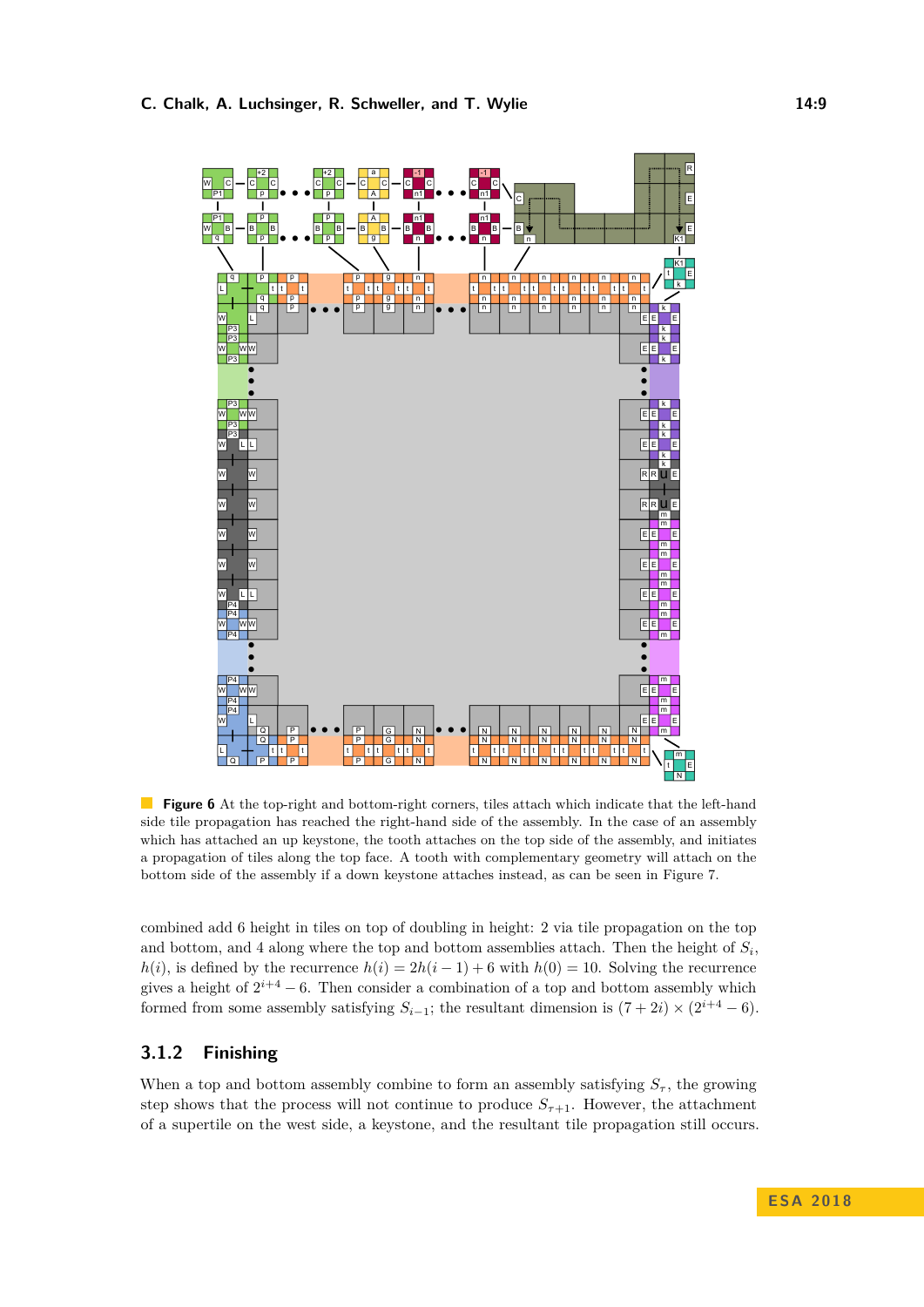## **14:10 Self-Assembly of Any Shape with Constant Tile Types using High Temperature**

<span id="page-9-0"></span>

**Figure 7** A bottom assembly (left) and top assembly (right). At the top of the figure are the tiles whose glues bond a bottom and top assembly; in particular, the *a* and  $-1$  glues, with  $str(a) = 2\tau - 1$ and  $str(-1) = -1$ . A top and bottom assembly grown from an assembly  $S_i$  each expose *i* glues with strength  $-1$ . Then the strength of the attachment between them is  $2\tau - i - 1$ , and is sufficient when  $i < \tau$  but insufficient when  $i = \tau$ . Note that  $+2$  and  $+2'$  glues do not match; their purpose is described later in the finishing step.

The teeth attach and so do the tiles which propagate resulting from the attachment of a tooth. Then an assembly satisfying  $S<sub>\tau</sub>$  implies the production of the corresponding top and bottom assemblies. These assemblies are not rectangular. This step involves detecting that the iterative process has reached  $\tau$  repetitions, and the system should finish its rectangle.

Figure [8](#page-10-2) gives an overview of the finishing step. The technique discussed in the growing phase is employed by two disjoint tile sets, one called *system 1* and the other *system 2*. The sets of glues on the tiles in the two systems are disjoint except for two glues: the −1 glue, and the  $+2$  glue described but not used in the growing phase. In the growing phase, recall that on the north face of a bottom assembly of system 1 which assembled from  $S_i$ , there are *i* many strength 2 glues labeled +2 exposed which are not used (recall Figure [7\)](#page-9-0). These glues are designed to match with the corresponding glues in system 2. Then the strength of binding between these shared glues is  $2i - i = i$ . Thus, only when  $i > \tau$  is this binding *τ* -stable. Similarly, system 1's top assembly attaches with the system 2's bottom assembly under the same constraint. These resultant assemblies expose cooperative binding locations which were not present before this attachment, allowing these two new assemblies to combine, and then fill into a rectangle using a  $\mathcal{O}(1)$ -sized tile set. Next, we give the dimensions of the completed rectangular assembly: system 1's top and system 2's bottom assembly, once attached, form a  $(7 + 2(\tau + 1)) = (9 + 2\tau) \times (2^{(\tau+1)+4} - 6) = (2^{\tau+5} - 6)$  assembly – this can be derived from the combination of two assemblies satisfying  $S_{\tau}$  assembling into an assembly satisfying  $S_{\tau+1}$  not in exposed glues, but in size. System 1's top and system 2's bottom are combined with system 1's bottom and system 2's top into one via a width-two column, resulting in a  $2(9 + 2\tau) + 2 = 18 + 4\tau \times 2^{\tau+5} - 6$  assembly.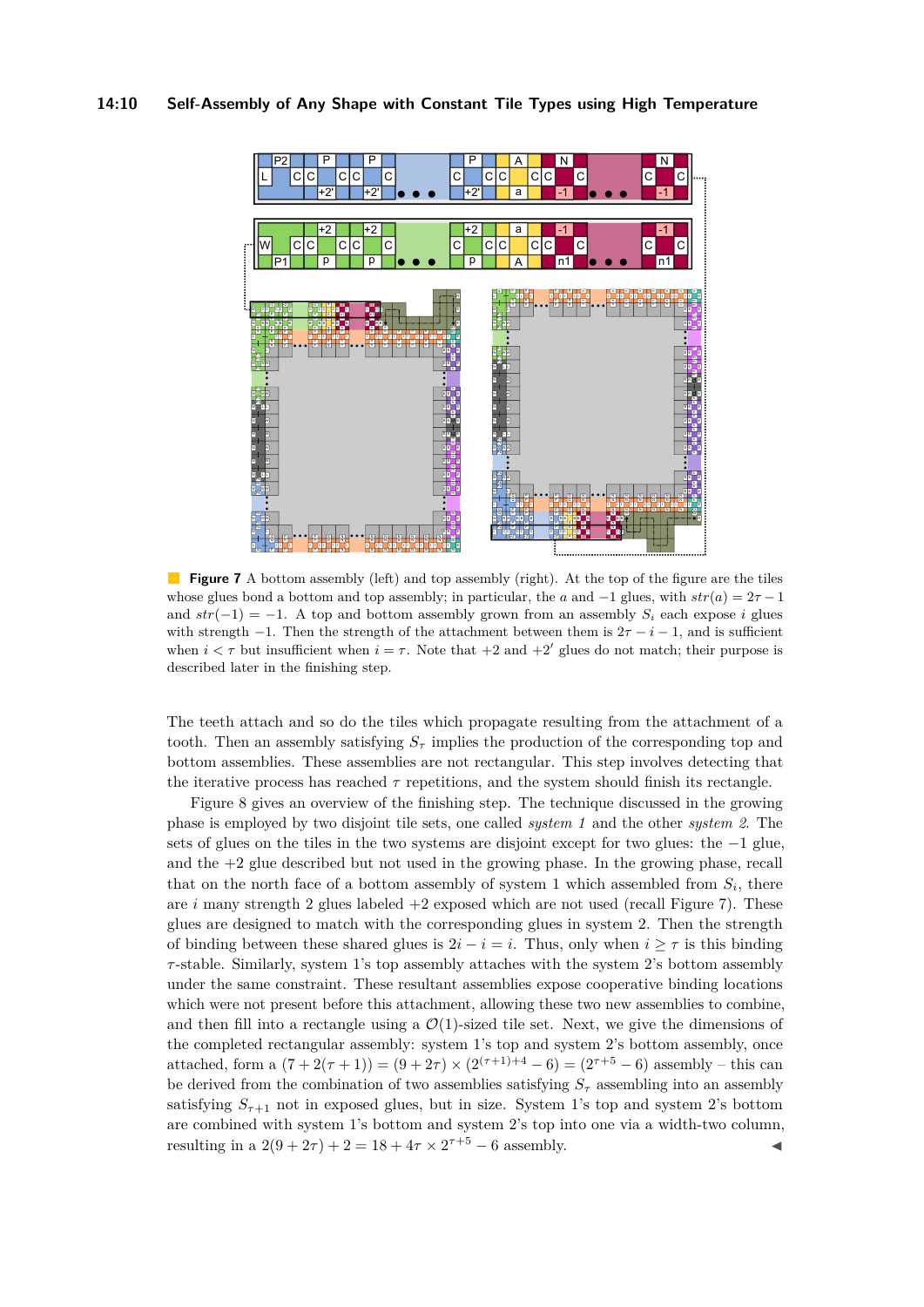<span id="page-10-2"></span>

**Figure 8** An overview of the finishing step. The system described in the growing step, denoted here as system 1, is repeated, denoted system 2, such that the only matching glues between the two systems are a strength-2 glue type and the one strength-(−1) glue type. Between a system 1 top/bottom and system 2 bottom/top assembled from  $S_i$ , the number of shared strength-2 glues and strength- $(-1)$  glues is *i*, so the sum of strengths between shared glues is  $2i - i = i$ . This allows the top/bottom assembly of system 1 to make a *τ* -stable attachment to the bottom/top of system 2 only after each system assembles  $S_{\tau}$ , thus detecting when the rectangle has  $\Theta(\tau)$  width. Once these tops and bottoms attach, new cooperative binding locations initiate a constant-sized set of tiles to bind the two rectangles, simply to satisfy unique assembly of the rectangle.

## <span id="page-10-0"></span>**3.2 From rectangle to shape**

To assemble the target shape, a technique is combined with Lemma [6.](#page-5-1) The technique, shown by Soloveichik and Winfree [\[23\]](#page-13-6), first assembles a *seed block* bearing a representation (a series of exposed glues) of a Kolmogorov-optimal program which computes the spanning tree of *S*. A  $\mathcal{O}(1)$ -sized tile set is used to "run" the program (via Turing machine (TM) simulation) from the seed block. The seed block assembles into a  $c \times c$  assembly, logically representing one coordinate of *S*. Assembly proceeds from the seed block in a subset of the four cardinal directions depending on the spanning tree computed by the program. If the spanning tree has an edge in a direction to a coordinate adjacent to the seed block, a *c* × *c growth block* is assembled in that direction. Each time a growth block is assembled, the program is run again to determine which adjacent coordinates (w.r.t. the growth block) are connected by edges in the spanning tree; if so, a growth block is assembled in that direction. After assembling all growth blocks, the unique assembly is a *c* × *c* scaled version of *S*.

The seed block of [\[23\]](#page-13-6) is assembled using  $\mathcal{O}(\frac{K(S)}{\log K(S)})$  $\frac{K(S)}{\log K(S)}$  tile types. In our case, the seed block is assembled using the  $\mathcal{O}(1)$ -sized tile set of Lemma [6:](#page-5-1) we assemble a rectangle of width *n* where *n* is the length of a unary encoding of the Kolmogorov-optimal program. This seed is combined with the  $\mathcal{O}(1)$ -sized tile set which runs the program and assembles the shape. Figure [9](#page-11-0) is a simplified overview of constructing a seed block compatible with a TM simulating tileset. The formal result is as follows:

<span id="page-10-1"></span>▶ **Theorem 7.** *Given a shape S*, *there exists a negative glue, growth-only* 2*HAM tile system*  $\Gamma = \{T, \tau\}$  *with*  $|T| = \mathcal{O}(1)$  *whose unique assembly has shape S at some scale factor.* 

**Proof.** The system is a union of the Lemma [6](#page-5-1) system and a subset of the TM simulating tile set of [\[23\]](#page-13-6). If the entire TM simulating tile set is added to the system, depending on the seed block, some tiles may never bind to the seed block, and thus do not grow into the target shape and violate unique assembly definition. We include the subset of the TM simulating tile set which will be used by the program encoded by the seed block. Observe that the unique assembly produced by the system of Lemma [6](#page-5-1) is not a square, nor does it have any exposed glues designed to bind with the TM simulation tile set. In order to assemble a square from the terminal assembly of Lemma [6,](#page-5-1) two such rectangular assemblies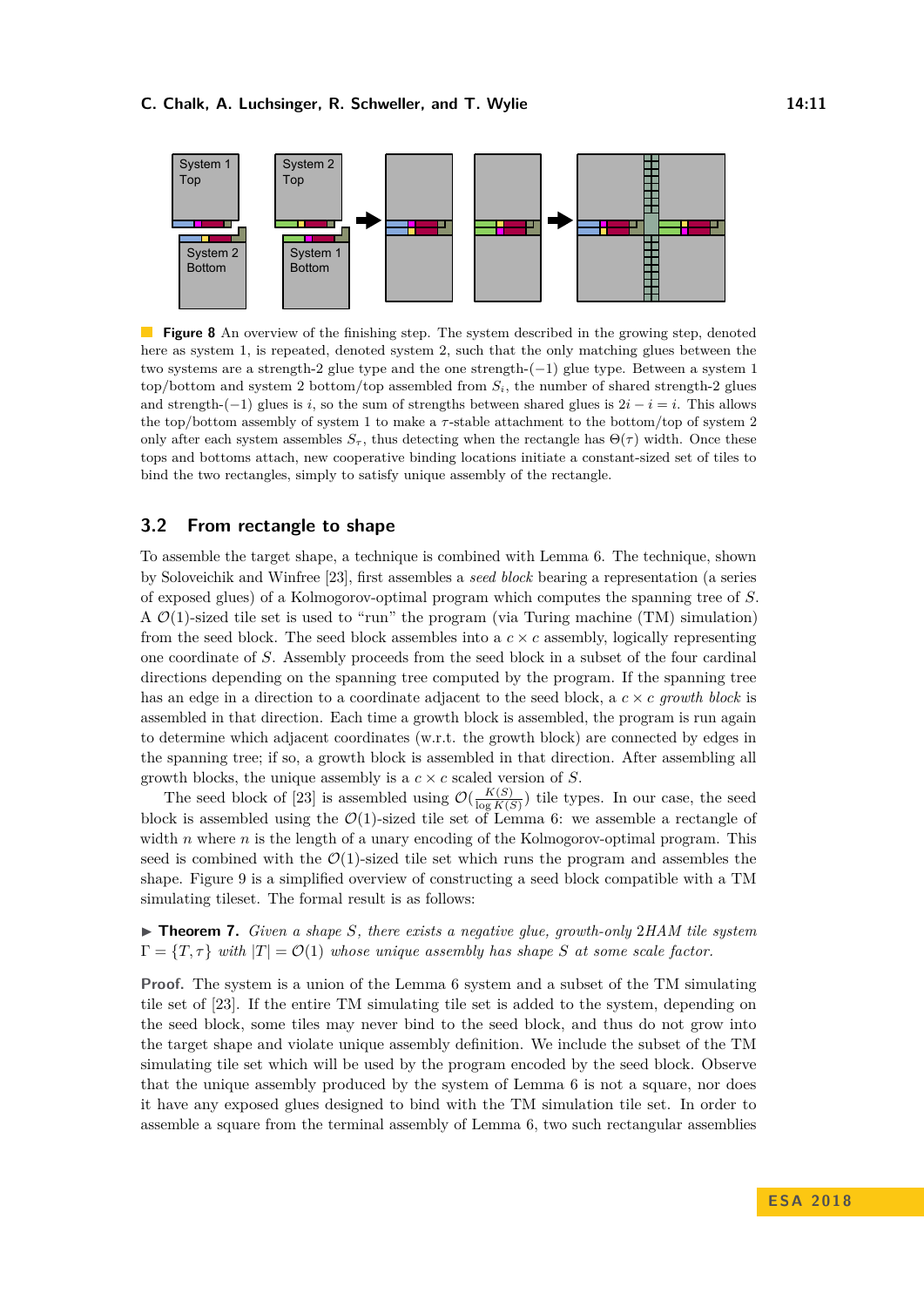<span id="page-11-0"></span>

**Figure 9** The combination of two Lemma [6](#page-5-1) constructions into a seed block. The two-tile assembly in the first subfigure initializes the attachment of the set of white tiles, which indicate a constant-sized set of *filler* tiles which are used to fill in a full square. Once the square is filled in, new cooperative binding locations are exposed where the filler tiles meet the non-filler tiles. At this location, tiles begin to propagate, adding a one-tile perimeter to the assembly. The orange tiles on the outmost perimeter of the rightmost figure demarcate the beginning and ending of glues exposing the unary program which constructs the shape *S* via the TM simulation of [\[23\]](#page-13-6). The rest of the perimeter exposes glues which the TM simulation ignores.

are assembled in parallel, one which is rotated 90 degrees – this "rotation" is w.r.t. the other rectangular assembly and the way the two assemblies will bind. These two assemblies combine and then "fill-in" to a square trivially using a constant-sized tile set – similar to propagation of tiles along an edge, cooperative binding can be used to add tiles between two assembled rectangles to assemble a square (technique first used in [\[18\]](#page-13-12)). Once assembly of the square is complete, more tile propagation via another constant-sized tile set assembles a one-tile perimeter which exposes glues – described in the following paragraph – which allow the assembly to act as a seed block similar to the Soloveichik and Winfree construction [\[23\]](#page-13-6).

Let *P* be the (binary) program used to assemble *S* via the construction of [\[23\]](#page-13-6), *R* be some mapping from binary strings to unary strings, and  $R'$  be some mapping from unary strings  $\{1\}^i$  with  $i \in \mathbb{N}$  to unary strings  $\{1\}^j$  with  $j = 20 + 4m$  for  $m \in \mathbb{N}$  – the intuition for the mapping  $R'$  is to map arbitrary unary strings to numbers which are widths of assemblies assembled by Lemma [6.](#page-5-1)

Once the square seed block is assembled and a one-tile perimeter is attached, three glue types are exposed: 1,  $b$ , and  $\lambda$ . Across the length of filler tiles (those in the square which are not from the Lemma [6](#page-5-1) construction),  $\lambda$  glues are placed; these symbols are ignored by the TM simulating tile set. The *b* glues are placed at the beginnings and ends of the edges of the square; these indicate where to start the TM simulation. Along the edges of the rectangles from the Lemma [6](#page-5-1) construction, glues labeled 1 are placed; these 1 glues are the relevant glues logically. The TM simulation converts these to unary strings by  $R^{0}$ , and then to *P* by  $R^{-1}$ . Then the TM simulation tiles run the program P which assembles the shape.  $\blacktriangleleft$ 

# **4 Future Work**

The most apparent direction for future work is to achieve the unique assembly of shapes at a  $\mathcal{O}(1)$  scale factor with  $\mathcal{O}(1)$  tile types. This result may be achieved through a combination of the techniques used in this work and in [\[12\]](#page-13-2), which achieves  $\mathcal{O}(1)$ -scale factor with  $\mathcal{O}(\frac{K(S)}{\log K(S)})$  $\frac{K(S)}{\log K(S)}$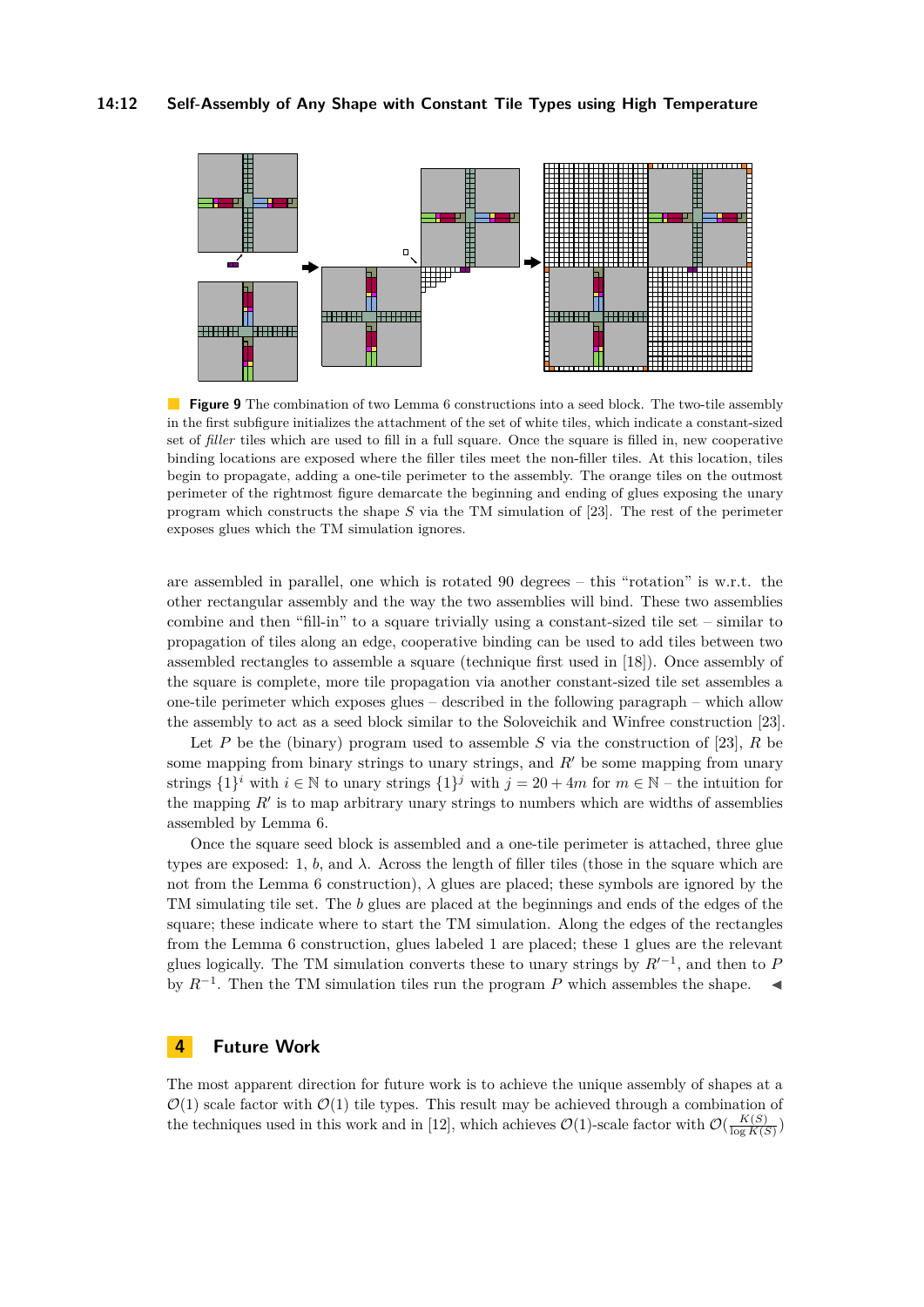#### **C. Chalk, A. Luchsinger, R. Schweller, and T. Wylie 14:13**

tile types where  $K(S)$  is the Kolmogorov complexity of the shape *S*. Their construction utilizes a dynamic behavior of negative glues not utilized in this work called "breaking": the combination of two assemblies may result in an unstable assembly, which then breaks into two assemblies – a formal model and some usages of breakage may be seen in  $[2, 8, 20]$  $[2, 8, 20]$  $[2, 8, 20]$ . Their usage of breaking involves performing a computation – via a self-assembly process which simulates a TM – which builds the shape pixel-by-pixel (using  $\mathcal{O}(1)$ -sized assemblies per pixel), and then breaks the TM simulating assembly into  $\mathcal{O}(1)$ -sized pieces, leaving the shape *S* at a  $\mathcal{O}(1)$  scale factor (along with "small garbage" of  $\mathcal{O}(1)$  size). That technique may be applicable to the construction given in this work in order to break the precise-width rectangles after they are used as input for the TM which outputs *S*.

Another direction might be to achieve the unique assembly of scaled shapes with  $\mathcal{O}(1)$ tile types using only positive-strength glues. We have briefly discussed previous positivestrength results which use  $\Theta\left(\frac{K(S)}{\log K(S)}\right)$  $\frac{K(S)}{\log K(S)}$  tile types. Could this be lowered to  $\mathcal{O}(1)$  tile types by calibrating the temperature and glue strengths, or is there some super-constant lower bound that cannot be breached?

## **References**

- <span id="page-12-1"></span>**1** Sarah Cannon, Erik D. Demaine, Martin L. Demaine, Sarah Eisenstat, Matthew J. Patitz, Robert Schweller, Scott M. Summers, and Andrew Winslow. Two hands are better than one (up to constant factors): Self-assembly in the 2ham vs. atam. In Natacha Portier and Thomas Wilke, editors, *STACS*, volume 20 of *LIPIcs*, pages 172–184. Schloss Dagstuhl - Leibniz-Zentrum fuer Informatik, 2013. [doi:10.4230/LIPIcs.STACS.2013.172](http://dx.doi.org/10.4230/LIPIcs.STACS.2013.172).
- <span id="page-12-2"></span>**2** Cameron Chalk, Erik D. Demiane, Martin L. Demaine, Eric Martinez, Robert Schweller, Luis Vega, and Tim Wylie. Universal shape replicators via self-assembly with attractive and repulsive forces. In *Proc. of the 28th Annual ACM-SIAM Symposium on Discrete Algorithms (SODA'17)*, 2017.
- <span id="page-12-4"></span>**3** Cameron Chalk, Eric Martinez, Robert Schweller, Luis Vega, Andrew Winslow, and Tim Wylie. Optimal staged self-assembly of general shapes. *Algorithmica*, May 2017. [doi:](http://dx.doi.org/10.1007/s00453-017-0318-0) [10.1007/s00453-017-0318-0](http://dx.doi.org/10.1007/s00453-017-0318-0).
- <span id="page-12-7"></span>**4** H.-L. Chen, D. Doty, and S. Seki. Program size and temperature in self-assembly. *Algorithmica*, 72(3):884–899, 2015.
- <span id="page-12-9"></span>**5** Qi Cheng, Gagan Aggarwal, Michael H. Goldwasser, Ming-Yang Kao, Robert T. Schweller, and Pablo Moisset de Espanés. Complexities for generalized models of self-assembly. *SIAM Journal on Computing*, 34:1493–1515, 2005.
- <span id="page-12-8"></span>**6** Erik D. Demaine, Matthew J. Patitz, Trent A. Rogers, Robert T. Schweller, Scott M. Summers, and Damien Woods. The two-handed tile assembly model is not intrinsically universal. *Algorithmica*, 74(2):812–850, 2016.
- <span id="page-12-5"></span>**7** Erik D. Demaine, Matthew J. Patitz, Robert T. Schweller, and Scott M. Summers. Selfassembly of arbitrary shapes using rnase enzymes: Meeting the kolmogorov bound with small scale factor (extended abstract). In *Proc. of the 28th International Symposium on Theoretical Aspects of Computer Science (STACS'11)*, 2011.
- <span id="page-12-3"></span>David Doty, Lila Kari, and Benoît Masson. Negative interactions in irreversible selfassembly. *Algorithmica*, 66(1):153–172, 2013. [doi:10.1007/s00453-012-9631-9](http://dx.doi.org/10.1007/s00453-012-9631-9).
- <span id="page-12-0"></span>**9** Constantine Evans. *Crystals that Count! Physical Principles and Experimental Investigations of DNA Tile Self-Assembly*. PhD thesis, California Inst. of Tech., 2014.
- <span id="page-12-6"></span>**10** Ming-Yang Kao and Robert T. Schweller. Reducing tile complexity for self-assembly through temperature programming. In *SODA 2006: Proceedings of the 17th Annual ACM-SIAM Symposium on Discrete Algorithms*, pages 571–580, 2006.